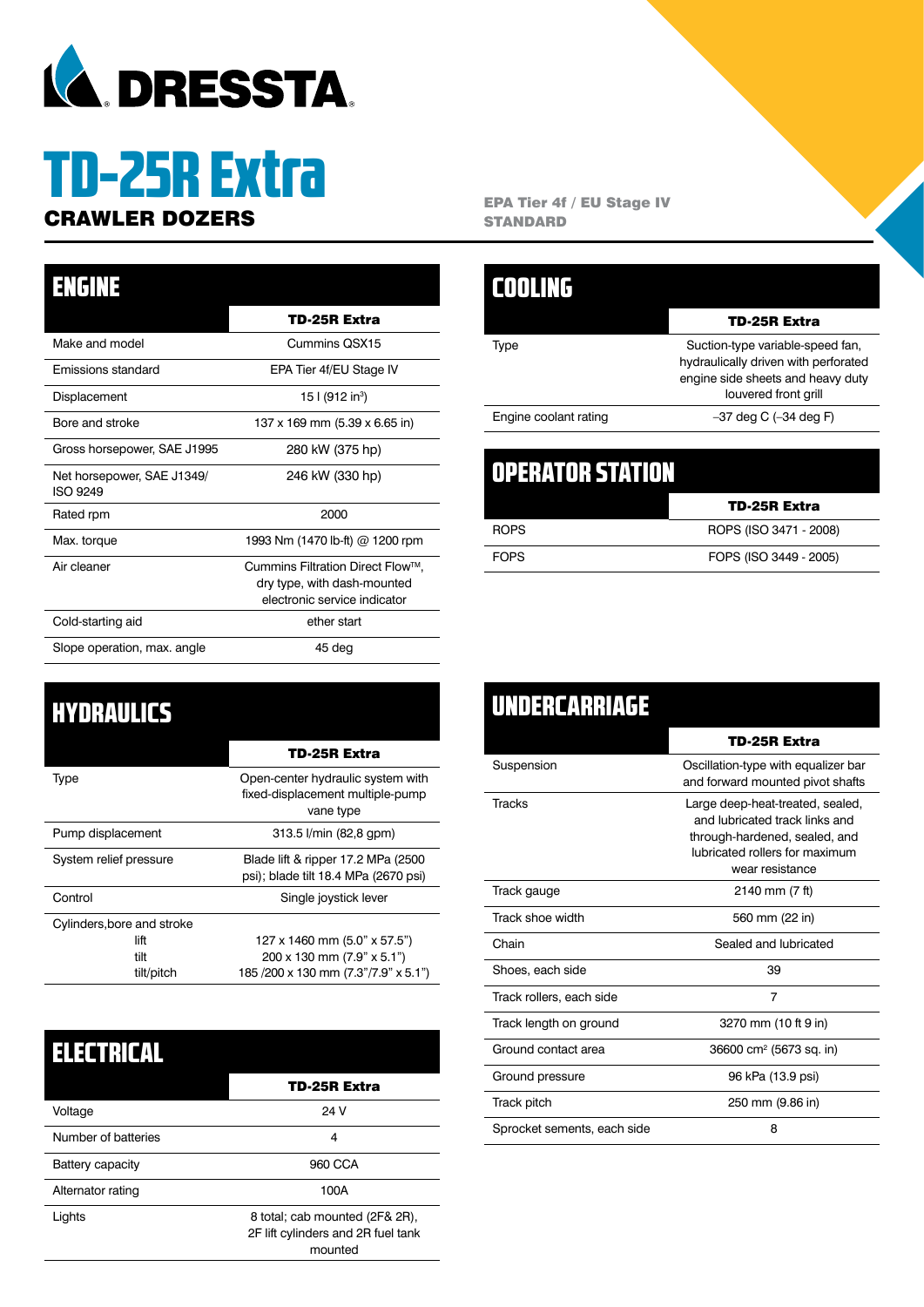# MACHINE DIMENSIONS

|                                                             | TD-25R Extra                               |                                            |                                            |                       |
|-------------------------------------------------------------|--------------------------------------------|--------------------------------------------|--------------------------------------------|-----------------------|
| Type                                                        | Semi-U                                     | <b>Full-U</b>                              | Angle                                      | Coal                  |
| A Overall height - FOPS Cab                                 | 3670 mm (12 ft)                            | 3670 mm (12 ft)                            | 3670 mm (12 ft)                            | 3670 mm (12 ft)       |
| <b>A1</b> Overall height - ROPS                             | 3800 mm (12 ft 6 in)                       | 3800 mm (12 ft 6 in)                       | 3800 mm (12 ft 6 in)                       | 3800 mm (12 ft 6 in)  |
| <b>A2</b> Overall height - end of exhaust pipe              | 3930 mm (12 ft 11 in)                      | 3930 mm (12 ft 11 in)                      | 3930 mm (12 ft 11 in)                      | 3930 mm (12 ft 11 in) |
| <b>B</b> Grouser height                                     | 76 mm (3 in)                               | 76 mm (3 in)                               | 76 mm (3 in)                               | 76 mm (3 in)          |
| <b>C</b> Ground clearance                                   | 575 mm (22.6 in)                           | 575 mm (22.6 in)                           | 575 mm (22.6 in)                           | 575 mm (22.6 in)      |
| <b>D</b> Overall length, base machine                       | 5070 mm (16 ft 7 in)                       | 5070 mm (16 ft 7 in)                       | 5070 mm (16 ft 7 in)                       | 5070 mm (16 ft 7 in)  |
| <b>D1</b> Length with blade and drawbar                     | 6880 mm (22 ft 7 in)                       | 7150 mm (23 ft 5 in)                       | 6890 mm (22 ft 7 in)                       | 7530 mm (24 ft 8 in)  |
| <b>D2</b> Length with blade and 1-shank /<br>3-shank ripper | 8940 mm/8380 mm<br>(29 ft 4 in/27 ft 6 in) | 9210 mm/8650 mm<br>(29 ft 4 in/27 ft 6 in) | 8950 mm/8390 mm<br>(29 ft 4 in/27 ft 6 in) | 9030 mm (29 ft 8 in)  |
| <b>E</b> Track length on ground                             | 3270 mm (10 ft 4 in)                       | 3270 mm (10 ft 4 in)                       | 3270 mm (10 ft 4 in)                       | 3270 mm (10 ft 4 in)  |
| <b>F</b> Width over track                                   | 2700 mm (8 ft 10 in)                       | 2700 mm (8 ft 10 in)                       | 2700 mm (8 ft 10 in)                       | 2700 mm (8 ft 10 in)  |
| <b>F1</b> Width over trunnions                              | 3210 mm (10 ft 6 in)                       | 3210 mm (10 ft 6 in)                       | 3210 mm (10 ft 6 in)                       | 3210 mm (10 ft 6 in)  |
| <b>G</b> Track gauge                                        | 2140 mm (7 ft)                             | 2140 mm (7 ft)                             | 2140 mm (7 ft)                             | 2140 mm (7 ft)        |







2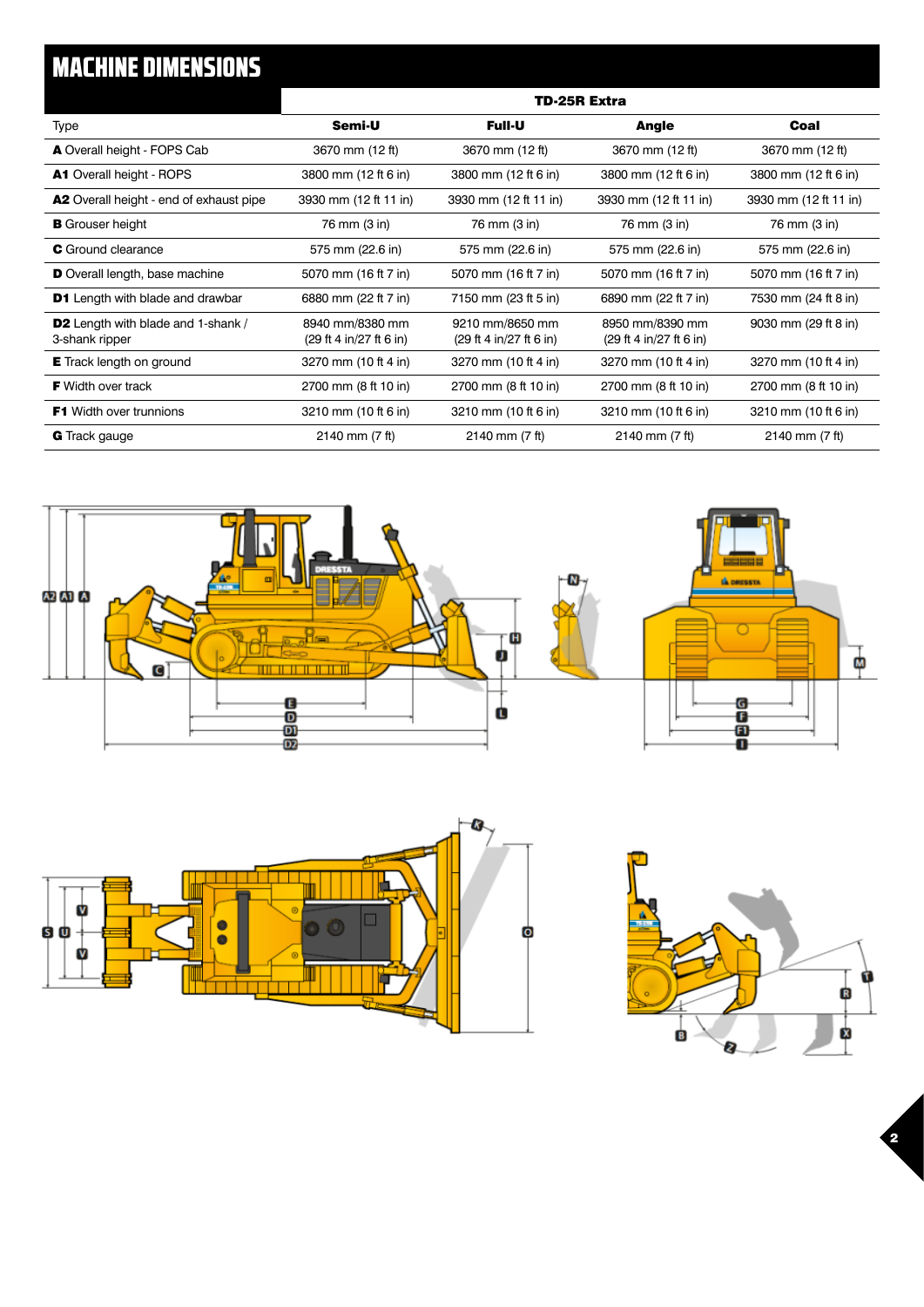# BLADE SPECS

|                                          | <b>TD-25R Extra</b>            |                          |                                        |                          |
|------------------------------------------|--------------------------------|--------------------------|----------------------------------------|--------------------------|
| Type                                     | Semi-U                         | <b>Full-U</b>            | <b>Angle</b>                           | Coal                     |
| SAE capacity                             | $9.6 \text{ m}^3$ (12.5 cu yd) | 11.5 $m^3$ (15.0 cu yd)  | 5.7 $m^3$ (7.4 cu yd)                  | 21.0 $m^3$ (27.5 cu yd)  |
| <b>H</b> Blade height                    | 1760 mm (5 ft 9 in)            | 1760 mm (5 ft 9 in)      | 1260 mm $(4 \text{ ft } 1 \text{ in})$ | 2100 mm (6 ft 11 in)     |
| <b>Blade width</b>                       | 4050 mm (13 ft 3 in)           | 4350 mm (14 ft 3 in)     | 4950 mm (16 ft 3 in)                   | 5610 mm (18 ft 5 in)     |
| J Blade lift height                      | 1270 mm (4 ft 2 in)            | 1270 mm (4 ft 2 in)      | 1370 mm (4 ft 6 in)                    | 1270 mm (4 ft 2 in)      |
| <b>K</b> Blade angle                     |                                | $\overline{\phantom{0}}$ | 25 deg                                 |                          |
| L Blade digging depth                    | 600 mm (23.6 in)               | 600 mm (23.6 in)         | 660 mm (26 in)                         | 600 mm (23.6 in)         |
| <b>M</b> Maximum tilt                    | 880 mm (34.6 in)               | 945 mm (37.2 in)         | 435 mm (17.1 in)                       | 1220 mm (48 in)          |
| <b>N</b> Maximum blade pitch adjustment  | 10 <sub>deq</sub>              | 10 deg                   |                                        | 10 <sub>deg</sub>        |
| <b>O</b> Overall width with blade angled |                                |                          | 4590 mm (15 ft 1 in)                   | $\overline{\phantom{a}}$ |

# RIPPER

|                                               |                                                      | <b>TD-25R Extra</b>               |                          |
|-----------------------------------------------|------------------------------------------------------|-----------------------------------|--------------------------|
| Type                                          | Parallelogram ripper with hydraulic pitch adjustment |                                   |                          |
|                                               | <b>Single-shank</b><br>(Standard)                    | <b>Single-shank</b><br>(Deep Dig) | Multi-shank<br>(3-shank) |
| <b>R</b> Maximum clearance under tip (raised) | 770 mm (30.3 in)                                     | 760 mm (29.9 in)                  | 868 mm (34.2 in)         |
| <b>S</b> Overall beam width                   | 1450 mm (57 in)                                      | 1450 mm (57 in)                   | 2485 mm (98 in)          |
| <b>T</b> Slope angle (full raise)             | 30.8 deg                                             | 30.8 deg                          | 30.8 deg                 |
| <b>U</b> Ripping width                        |                                                      |                                   | 2134 mm (84 in)          |
| V Spacing center to center                    | $\overline{\phantom{a}}$                             | $\overline{\phantom{a}}$          | 1067 mm (42 in)          |
| <b>X</b> Maximum penetration                  | 1250 mm (49.2 in)                                    | 1700 mm (66.9 in)                 | 760 mm (29.9 in)         |
| <b>Z</b> Maximum pitch adjustement            | $25.1$ deg                                           | 25.1 deg                          | $25.1$ deg               |
| Penetration force                             | 132.5 kN (29,768 lb)                                 | 132.5 kN (29,768 lb)              | 131.2 kN (29,494 lb)     |
| Pryout force                                  | 377.7 kN (84,907 lb)                                 | 377.7 kN (84,907 lb)              | 353.5 kN (79,467 lb)     |
| Shank positions (vertical)                    | 4                                                    | 6                                 | 2                        |
| Weight of ripper incl. shank(s)               | 5280 kg (11,630 lb)                                  | 5370 kg (11,840 lb)               | 5736 kg (12,646 lb)      |
| Weight of shank                               | 540 kg (1,190 lb)                                    | 634 kg (1,397 lb)                 | 318 kg (700 lb)          |
|                                               |                                                      |                                   |                          |

| <b>OPERATING WEIGHTS</b>                                                                                                                                |                     |
|---------------------------------------------------------------------------------------------------------------------------------------------------------|---------------------|
|                                                                                                                                                         | TD-25R Extra        |
| Base weight with Semi-U blade<br>w/tilt, single-shank ripper,<br>standard equipment, cab ROPS/<br>FOPS, full fuel tank, and 79 kg<br>[175 lb] operator) | 41250 kg (90940 lb) |
| <b>Optional components</b>                                                                                                                              |                     |
| Ripper w/3 shanks                                                                                                                                       | + 456 kg (1874 lb)  |
| <b>Track shoes</b>                                                                                                                                      |                     |
| 610 mm (24 in)                                                                                                                                          | $+ 231$ kg (509 lb) |
| 660 mm (26 in)                                                                                                                                          | + 487 kg (1074 lb)  |
| 711 mm (28 in)                                                                                                                                          | + 667 kg (1470 lb)  |

| <b>SERVICEABILITY</b>    |                    |  |
|--------------------------|--------------------|--|
|                          | TD-25R Extra       |  |
| <b>Refill capacities</b> |                    |  |
| Fuel tank                | 770 I (203 US gal) |  |
| Cooling system           | 67.5   (18 US gal) |  |
| Engine oil               | 49   (13 US gal)   |  |
| Transmission system      | 240   (63 US gal)  |  |
| Final drive, each side   | 64   (16.9 US gal) |  |
| Hydraulic reservoir      | 130   (34 US gal)  |  |
| AdBlue (DEF)             | 38   (10 US gal)   |  |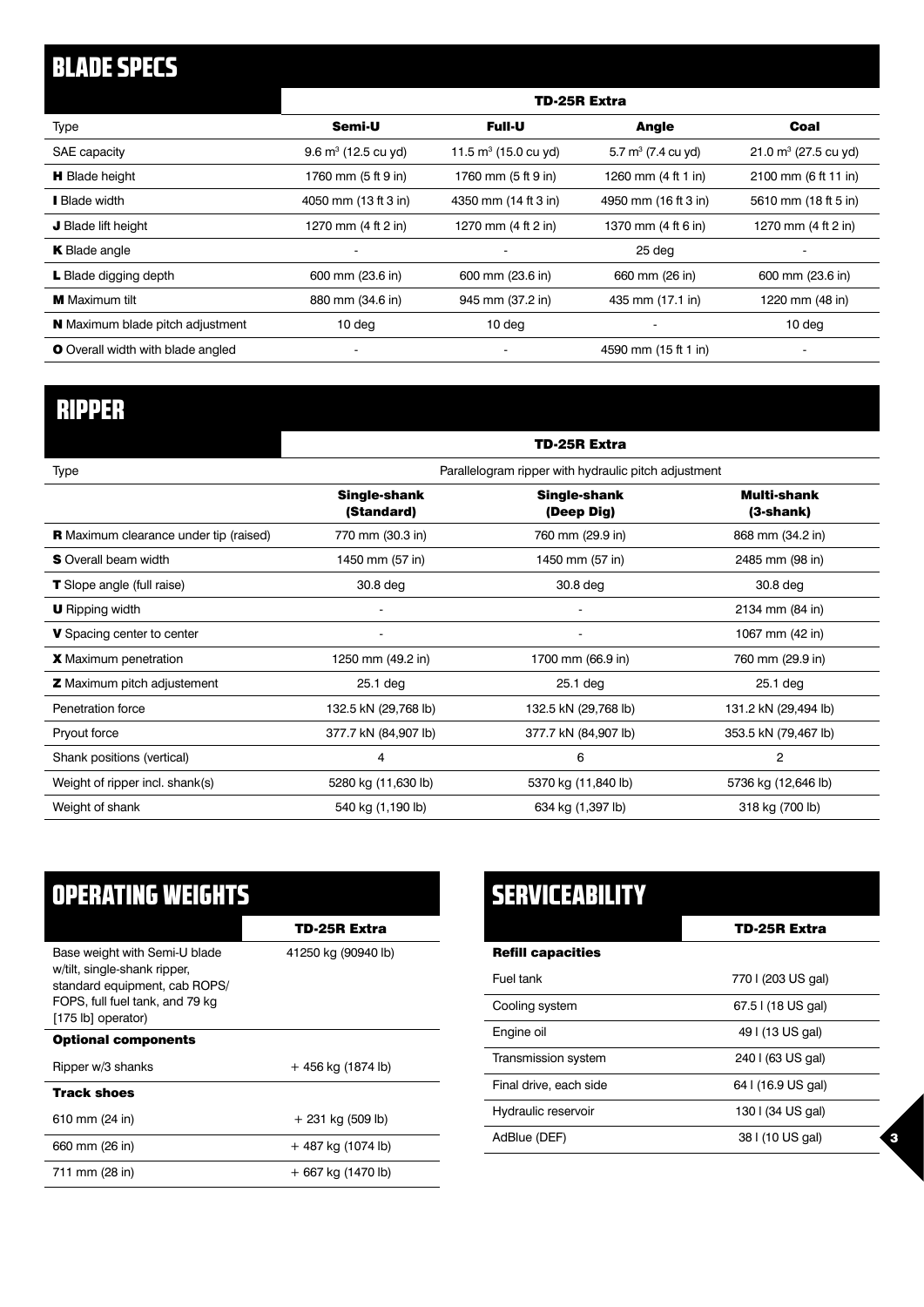## POWERTRAIN

|                      |       |                                                                                                                                                                                                                                                                                                                                                                                                                                                                  | TD-25R Extra                    |
|----------------------|-------|------------------------------------------------------------------------------------------------------------------------------------------------------------------------------------------------------------------------------------------------------------------------------------------------------------------------------------------------------------------------------------------------------------------------------------------------------------------|---------------------------------|
| Transmission         |       | Single stage 415 mm (16 in)<br>torque converter with a 2.45:1<br>stall ratio drives to transmission<br>through a double universal<br>joint. Modular, countershaft type<br>power shift transmission, electro-<br>hydraulic control. Preset travel<br>speed and auto-downshift                                                                                                                                                                                     |                                 |
| Steering             |       | Exclusive 2-speed geared steering<br>module provides gradual turns<br>while maintaining full power to<br>both tracks plus conventional<br>clutch-brake performance for tight<br>or pivot turns. Coupled to 3-speed<br>transmission, the 2-speed steering<br>provides 6 speeds forward and<br>6 reverse. The left hand joystick<br>controls transmission and steering<br>drive for up and down shifting,<br>steering, Hi/Lo selection and LH/<br>RH gradual turn. |                                 |
| <b>Final drives</b>  |       | Double-reduction planetary<br>type final drives mounted<br>independently of track frames and<br>dozer push arms for isolation from<br>shock loads                                                                                                                                                                                                                                                                                                                |                                 |
| Total ratio          |       | 25.5 to 1                                                                                                                                                                                                                                                                                                                                                                                                                                                        |                                 |
| <b>Travel speeds</b> |       |                                                                                                                                                                                                                                                                                                                                                                                                                                                                  |                                 |
|                      | Range | Forward                                                                                                                                                                                                                                                                                                                                                                                                                                                          | Reverse                         |
| 1st                  | Low   | 3.0 km/h<br>$(1.9$ mph)                                                                                                                                                                                                                                                                                                                                                                                                                                          | 3.7 km/h<br>$(2.3 \text{ mph})$ |
|                      | High  | 4.0 km/h<br>$(2.5 \text{ mph})$                                                                                                                                                                                                                                                                                                                                                                                                                                  | 4.8 km/h<br>$(3.0 \text{ mph})$ |
| 2 <sub>nd</sub>      | Low   | 5.1 km/h<br>$(3.2 \text{ mph})$                                                                                                                                                                                                                                                                                                                                                                                                                                  | $6.1$ km/h<br>$(3.8$ mph)       |
|                      | High  | 6.6 km/h<br>$(4.1$ mph)                                                                                                                                                                                                                                                                                                                                                                                                                                          | 7.9 km/h<br>$(4.9$ mph)         |
| 3rd                  | Low   | 8.0 km/h<br>$(5.0$ mph $)$                                                                                                                                                                                                                                                                                                                                                                                                                                       | 9.6 km/h<br>$(6.0$ mph $)$      |
|                      | High  | 10.3 km/h<br>$(6.4$ mph $)$                                                                                                                                                                                                                                                                                                                                                                                                                                      | 12.3 km/h<br>$(7.6$ mph)        |

| Maximum<br>drawbar pull | 794 kN (178,498 lb)                                                                                                                                                                                 |                              |
|-------------------------|-----------------------------------------------------------------------------------------------------------------------------------------------------------------------------------------------------|------------------------------|
| Drawbar Pull - Speed 1  | $kN$ (lbf)                                                                                                                                                                                          | 794 (178498) -<br>1st Low    |
| Drawbar Pull - Speed 1  | '000 kgf ('000 lbf)                                                                                                                                                                                 | 80.96 (178.49) -<br>1st Low  |
| Drawbar Pull - Speed 2  | kN (lbf)                                                                                                                                                                                            | 607 (136459) -<br>1st High   |
| Drawbar Pull - Speed 2  | '000 kgf ('000 lbf)                                                                                                                                                                                 | 61.89 (136.45) -<br>1st High |
| Drawbar Pull - Speed 3  | kN (lbf)                                                                                                                                                                                            | 469 (105435) -<br>2nd Low    |
| Drawbar Pull - Speed 3  | '000 kgf ('000 lbf)                                                                                                                                                                                 | 47.82 (105.43) -<br>2nd Low  |
| Drawbar Pull - Speed 4  | kN (lbf)                                                                                                                                                                                            | 364 (81830) -<br>2nd High    |
| Drawbar Pull - Speed 4  | '000 kgf ('000 lbf)                                                                                                                                                                                 | 37.11 (81.83) -<br>2nd High  |
| Drawbar Pull - Speed 5  | kN (lbf)                                                                                                                                                                                            | 286 (64296) -<br>3rd Low     |
| Drawbar Pull - Speed 5  | '000 kgf ('000 lbf)                                                                                                                                                                                 | 29.16 (64.29) -<br>3rd Low   |
| Drawbar Pull - Speed 6  | kN (lbf)                                                                                                                                                                                            | 216 (48559) -<br>3rd High    |
| Drawbar Pull - Speed 6  | '000 kgf ('000 lbf)                                                                                                                                                                                 | 22.02 (48.56) -<br>3rd High  |
| <b>Brakes</b>           |                                                                                                                                                                                                     |                              |
| Service                 | Spring applied hydraulically<br>released multi-disc wet brakes.<br>Foot pedal piloted control                                                                                                       |                              |
| Parking                 | The steering brakes also<br>act as service and parking<br>brakes. Service brakes are<br>locked automatically when the<br>transmission safety lever is<br>actuated or when the engine is<br>cut off. |                              |

4

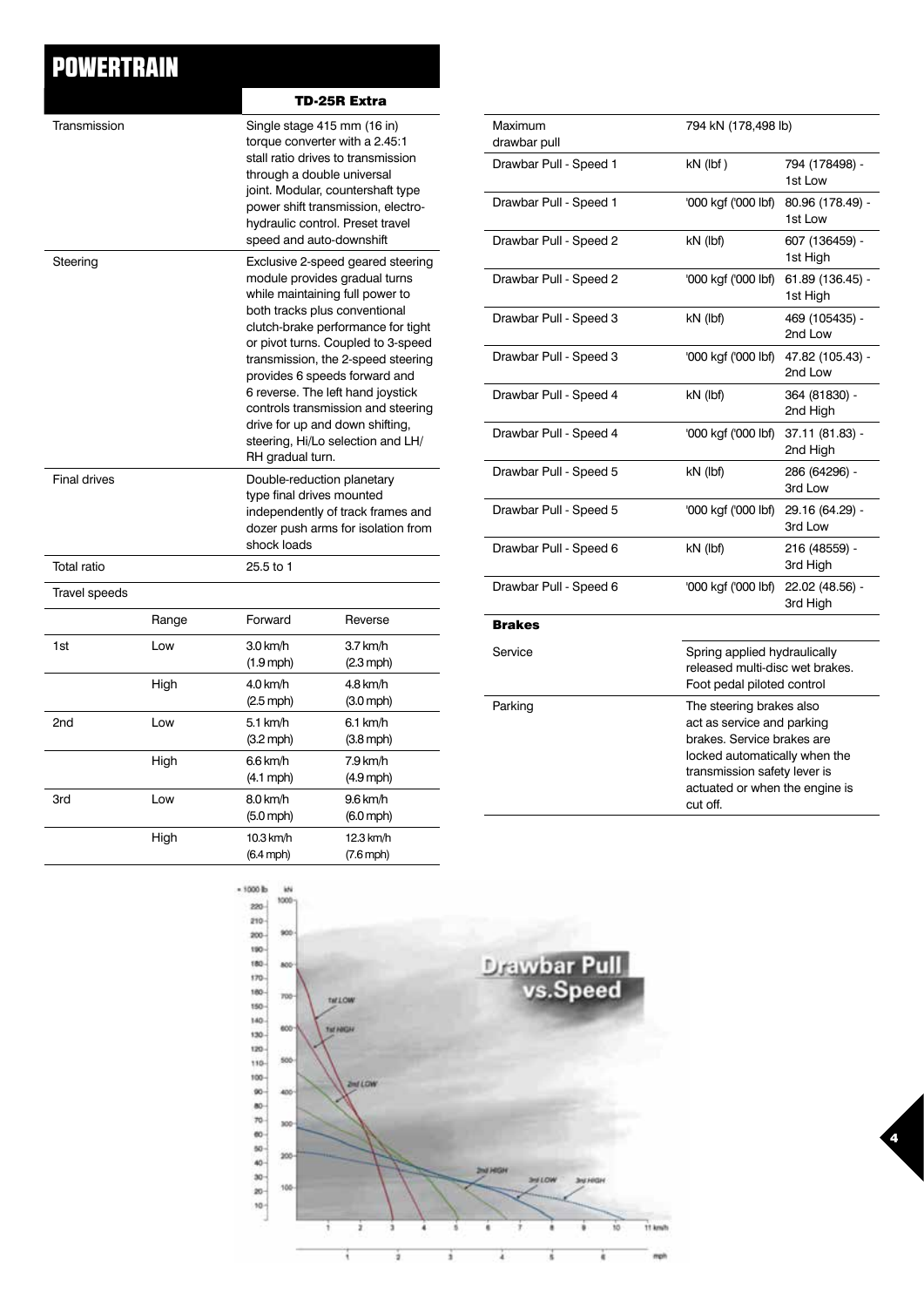### STANDARD EQUIPMENT TD-25R Extra

#### ENGINE

Engine, Cummins QSX15, Tier 4 Final, emission certified,turbocharged, with High Pressure Injection (HPI), Selective CatalyticReduction (SCR), Electronic Controls (ECM) 246 kW (330 fwhp)

Air cleaner, Cummins Filrtation Direct FlowTM, dry type with turbo precleaner and electronic service indicator

Antifreeze, -34°F (-37°C)

Cooling module; includes radiator, transmission oil cooler, hydraulic oil/fan drive oil cooler, fuel cooler, charge air cooler (CAC); isolation mounted

Coolant filter conditioner

Diesel Particulate Filter with catalyst (DPF)

Exhaust resonator with elbow

Fan, hydraulically driven, suction type, variable speed

Filters, engine oil, full flow and by-pass with replaceable "spin-on" elements

Fuel strainer

Water separator, fuel system

#### **DRIVETRAIN**

#### Torque converter, single stage

Transmission, power shift, 3 speeds forward, 3 reverse, combined with 2 speed steering provides 6 speeds forward, 6 reverse, preset travelspeed selection and auto-downshift

Steering, planetary type, 2 speed, left hand single lever control (joystick)

Filters, power train, equipment hydraulics, "spin-on" micro glass type Brakes, foot, spring applied, hydraulically released

Decelerator - right foot pedal, and brake - center foot pedal

#### OPERATOR'S ENVIRONMENT

Air conditioner/heater/pressurizer/defroster, underseat mounted;behind roof mounted A/C condenser

AM/FM radio ready

Cab with 2 post ROPS, with sound suppression, 4 wipers w/ washers, inside mirror, dome light, tinted safety glass and air recirculation system (approved according to ROPS - SAE J1040 and FOPS - SAE J231)

Seat, air suspension type, fabric cover, adjustable with arm rests, swivel 14° to right

Seat belt (SAE J386) - 3" wide, retactable

Sun visor for front cab window

Tools compartment

#### INSTRUMENTATION

Electronic Monitoring System, LCD display:

Normal and diagnostic operating modes for engine and drive train, houmeter, gear, range

Gauges: voltmeter (battery charge), drive train oil temperature, fuel level, coolant temperature, tachometer (engine rpm), AdBlue® tank level

Engine and drive train diagnostics program indicator lights

Warning lights: engine ECM status, high drive train oil temperature, low coolant level, low engine oil pressure, high coolant temperature, low fuel level, high exhaust system temperature, AdBlue® tank low level, battery charge level, low transmission/clutch oil pressure

Warning lights - filters: air cleaner filter, exhaust system (SCR) filter, fandrive system filter, hydraulic oil filters, drive train pressure filter

Audible alarm for low coolant level, low engine oil pressure, high coolant temperature

#### **ELECTRICAL**

Alarm, back-up

Alternator 110 A

Batteries (4) 12 V, 1920 CCA, cold start, maintenance free

Horn, electric

Lights for cab, 2 front, 2 rear

Lights with guards, 2 front - lift cylinders mounted, 2 rear - fuel tank mounted

Portable lamp receptacle, 12 V

Receptacle, starting/charging plug

Starting, 24 V

#### UNDERCARRIAGE

Track adjusters, hydraulic Track chain, sealed and lubricated (LTS) with split master link, 39 links Track chain guides, integral Track frame, 7 roller, 2140 mm (84") gauge, oscillating type, lifespan lubricated rollers and idlers Track shoes, 560 mm (22"), grouser type

#### GUARDS

Crankcase, hinged, with front pull hook, transmission, fan, radiator, sprocket rock and dirt deflector

Engine hood, solid, sloped

Engine side doors, hinged, perforated type

Final drive seal guard

Radiator guard doors, louvered, two-piece, hinged

#### HYDRAULIC CONTROLS

3-spool valve, 1 lever with pilot operated blade control (lift/tilt), ready for ripper

#### OTHER STANDARD EQUIPMENT

Cylinders, lift, with quick drop valve Diagnostic centers for power train and equipment hydraulic pressures Drawbar, fixed Ecological drains for engine oil, radiator coolant and hydraulic oil Manuals, parts and operator's Rear access platform

5